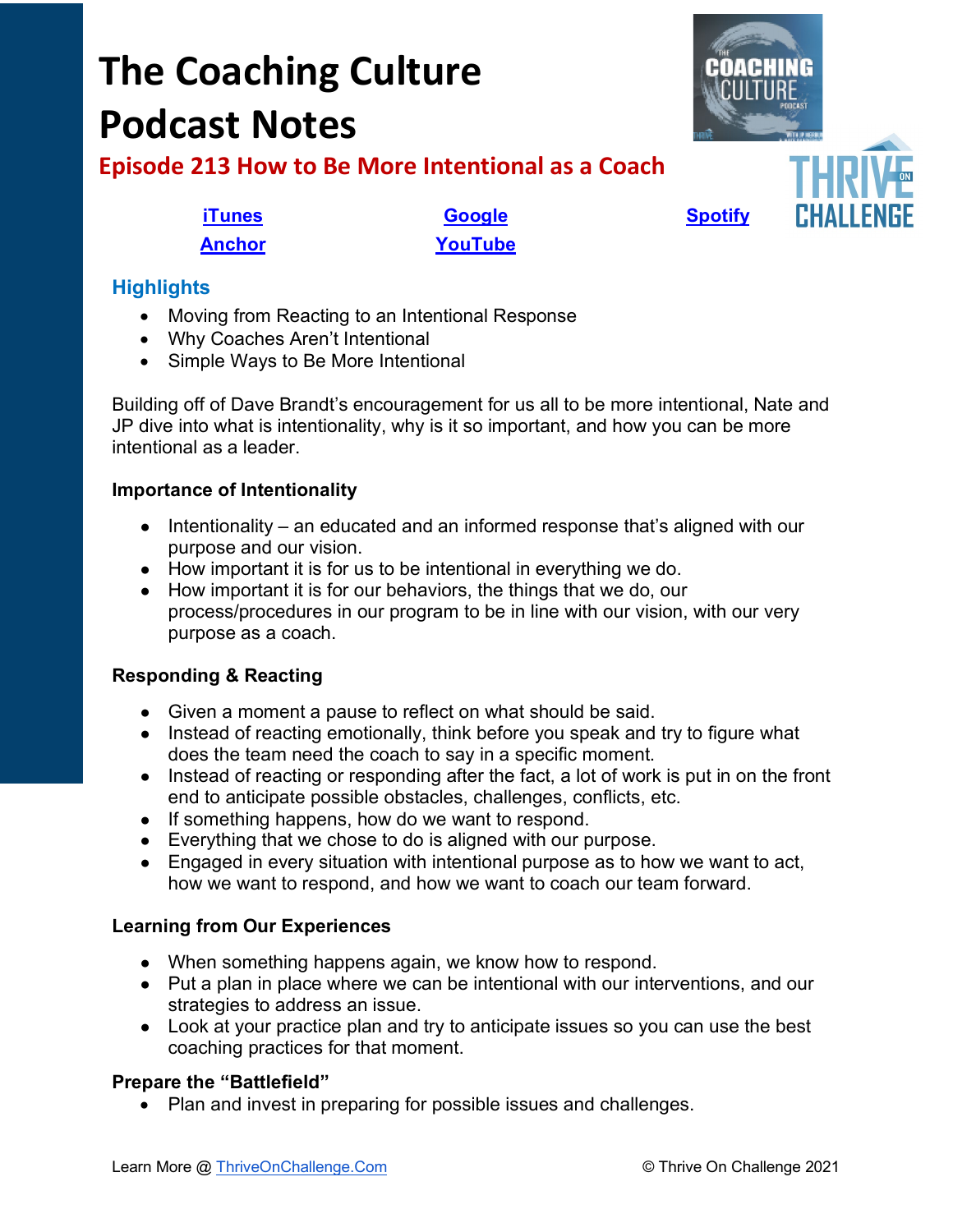- Don't try to figure out things on the fly—have a plan.
- Plan and prepare for the challenges that you might see with your program during the year.
- List the things/situations that you could see during the year in terms of impacting the culture.
- What are the likely things that we need to prepare for and start coaching into those things before is necessary so that we have the skills, and we have a game plan to be able to respond when those things happen?

#### **Silence Before the Storm**

- When things are going well, try to anticipate. What's coming up? What's next?
- Is there anything that could go wrong?
- What are the potential obstacles on the road?
- What part of our program can we elevate?
- Is there a better way of doing something?

#### **Building Resilience in Young People**

- Expose them to stress that's predictable, moderate, and controllable.
- By being intentional about anticipating things that could go wrong; we are allowing players not to be surprised.

### **How to Improve Something in Your Program – SENIOR NIGHT**

- Ask alumnae about their senior night experience.
- Ask parents what senior night was like for them when their daughters went through.
- Ask the underclass about what's the best way to honor the seniors.
- Talk to our coaching staff and other coaches from other sports.

### **"You are either coaching it or you are allowing it to happen." –Mike Leach**

#### **Playing Time**

- Define player's role.
- Communicate with players about their role.
- Possible questions to ask players before games (identify some potential issues):
	- $\circ$  How many minutes do you expect to play in tomorrow's game?
		- $\circ$  Could you describe your role within the game?

#### **When Things Are Different**

- Do we need to coach differently when we are anticipating or going into games that are going to feel different?
- Talk about the game—how is it going to feel different?
- What happens if we win this game?
- What happens if we lose?
- Surface some potential fears, pressures, and expectations.
- No matter the outcome, how are we going to benefit from this experience?